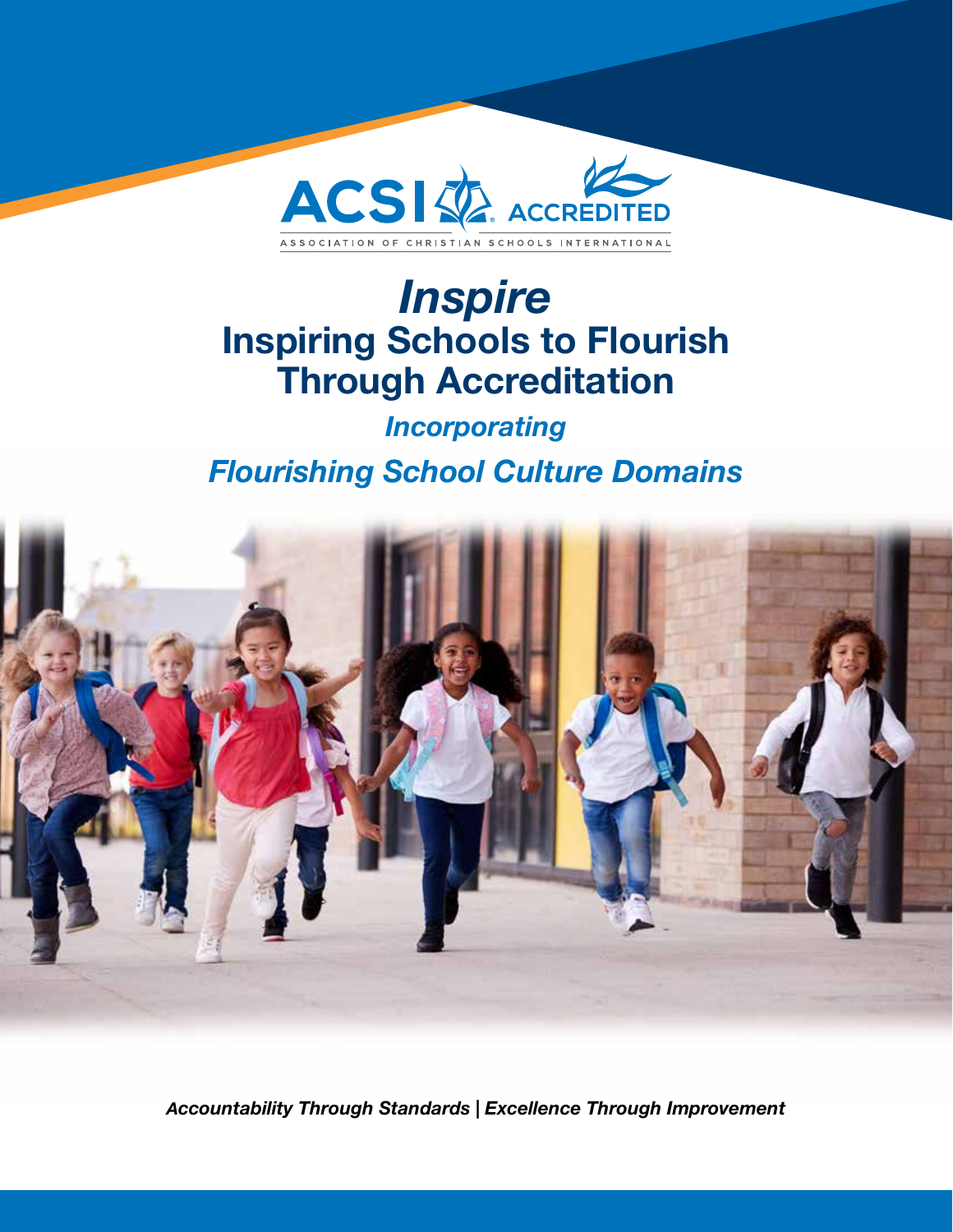### *Inspire*: Inspiring Schools to Flourish Through Accreditation

The standards and indicators that follow are the basis of our new protocol, *Inspire*. In keeping with our emphasis to help schools flourish, we have redesigned the accreditation protocol to focus on what contributes to a healthy school. *Inspire* has a more streamlined approach to accreditation while continuing a solid commitment to faith formation. The process contained in this new protocol will provide a fresh approach for the following reasons:

- 20 Standards, each with a singular focus on a high-level concept (previous REACH standards were more general, schools tended to look only at the indicators/rubrics)
- organized into six Domains, these will look familiar to those who have recently used *Flourishing Schools* resources
- the new protocol is about 25% shorter (fewer indicators) than the previous protocol
- undergirded by "Why Statements," or underlying biblical principles upon which the standard is based that provide context, direction, and purpose for the school
- a common rubric has been developed that will help schools and teams focus on the essence of the standard and indicator (no individual rubrics)
- reflective questions for overarching issues to help schools think about systemic issues
- new, more integrated approach to the resulting improvement plan

The alignment of the standards to the Domains in the *Flourishing School Culture Model* is strategic in the sense that it allows schools to seamlessly access resources, professional development, accreditation training, and other materials within ACSI that use these organizing concepts. This protocol does not require that schools use the *Flourishing School Culture Instrument*; however, that is a great tool to identify unique strengths and opportunities for growth. Having six Domains is easier to remember than 20 standards. Schools and visiting team members may use these domains as they organize their working groups.

#### ACSI's Mission Statement:

*To strengthen Christian schools and equip Christian educators worldwide as they prepare students academically and inspire them to become devoted followers of Jesus Christ.* 

Erin R, Wilcox

Erin Wilcox, EdD Executive Director, ACSI Commission on Accreditation

#### STEERING COMMITTEE MEMBERS:

Collette House, EdD | Superintendent, Aurora Christian Schools; ACSI Board of Directors & Commission on Accreditation

Stephen Deck, EdS | Director of Academic Services, ACSI

Tim Thompson, MS | Associate Director for International Schools, ACSI

Jeannie Forrest, MSEd | Assistant Director of Early Education, ACSI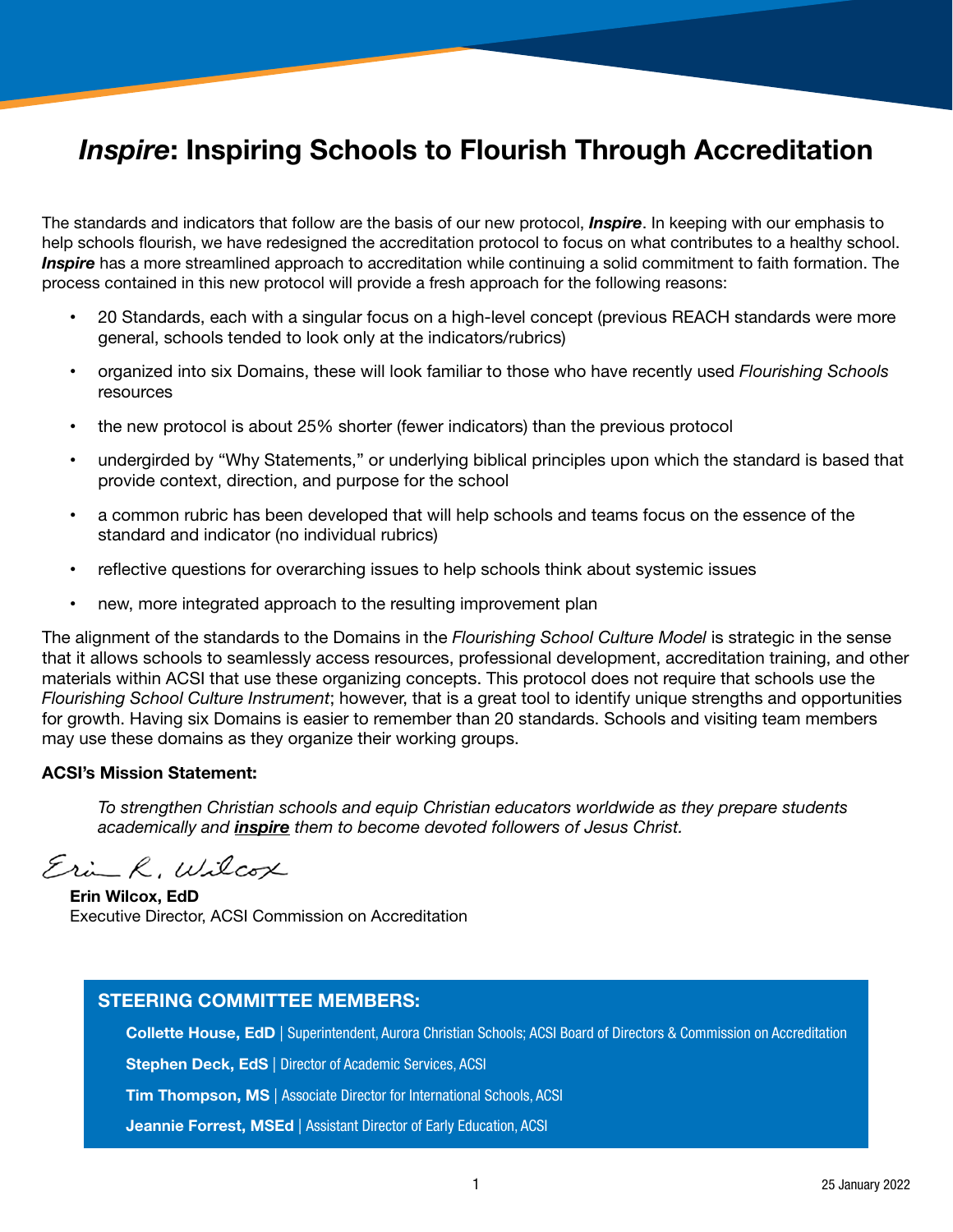## *Inspire*: Inspiring Schools to Flourish Through Accreditation *'Why is This Important?' Statements with Supporting Scripture*

All accreditors must cover certain concepts to do a comprehensive job of the accreditation process. A secular standard may look like faith-based standard, yet the rationale or motivation for including each of them might be different. ACSI's rationale or motivation for including each of our standards will show up in the indicators and the "Why is this important?" statements. These statements seek to answer the following questions to provide a more nuanced look at the standard from a faith-based perspective:

- What is the faith-based perspective on this standard?
- How might Christian educators do this differently?
- Why are these important to ACSI?
- What insight does the Scripture cited have to offer?

As the Head of School or Chair of the Steering Committee, how could you use these statements?

- 1) Share them with your Steering Committee.
- 2) Share them with the leaders of each Domain Committee so they can see the faith-based rationale behind each standard.
- 3) Use these with entire staff in an opening assembly. Staff will be *inspired* by the Scriptural basis.
- 4) Review these "Why Statements" periodically to remind your staff and greater school community why they do what they do. As societal pressures change over the next few years, these "Why Statements" will keep the *Inspire* protocol grounded in God's word and in truth.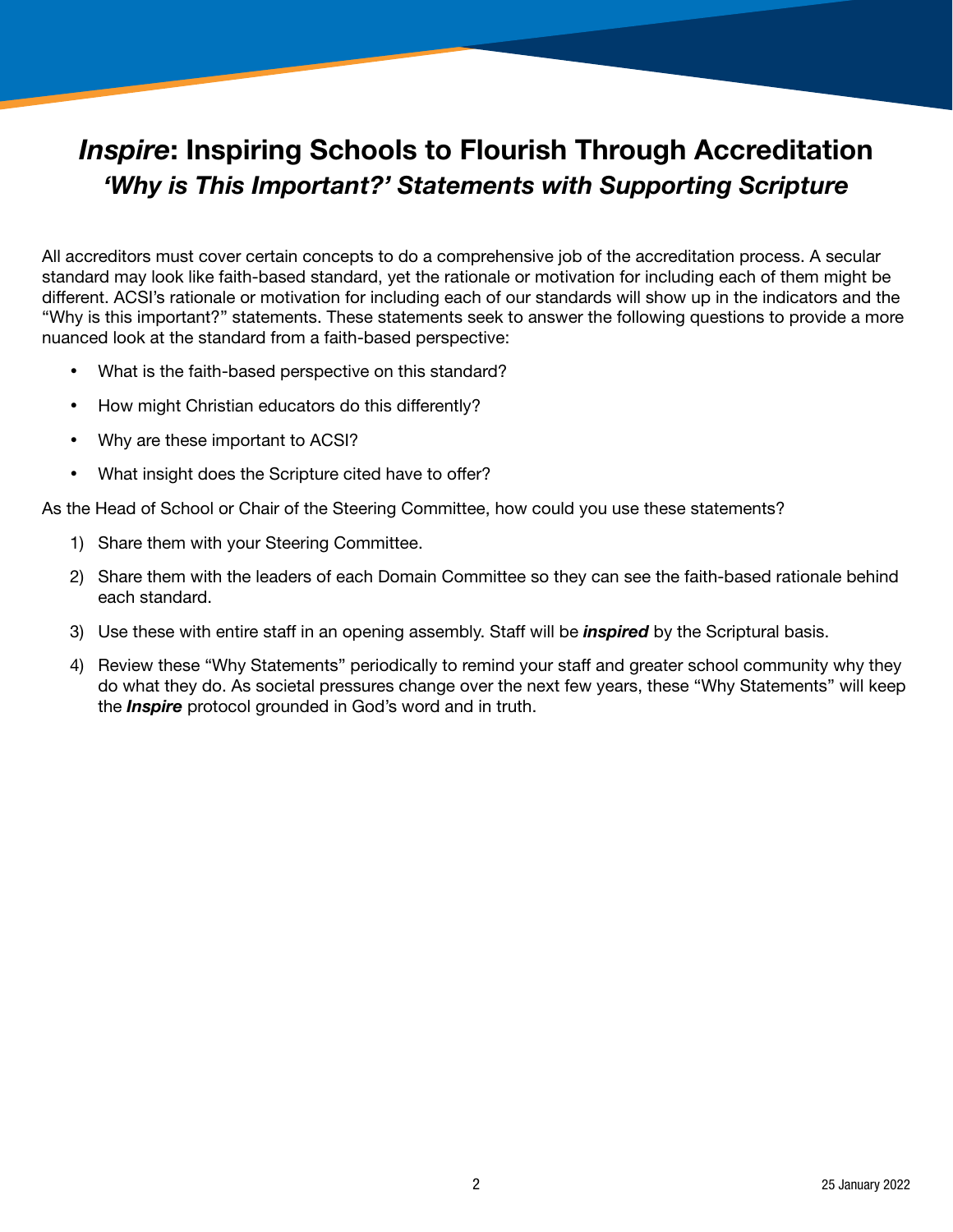| <b>DOMAIN 1: PURPOSE</b>                                          |                                                                                                                                                                                                                                                                                                                                                                                                                                                                                              |
|-------------------------------------------------------------------|----------------------------------------------------------------------------------------------------------------------------------------------------------------------------------------------------------------------------------------------------------------------------------------------------------------------------------------------------------------------------------------------------------------------------------------------------------------------------------------------|
| <b>STANDARD 1:</b><br><b>Mission, Beliefs,</b><br>and Foundations | The school operates from a written mission and statement of faith that outline its biblical foundations and beliefs.<br>The school identifies and assesses its expected student outcomes and uses results to drive decisions throughout<br>operations and programs.                                                                                                                                                                                                                          |
| <b>Why is this</b><br>important?                                  | "Where there is no vision, the people perish" (Proverbs 29:18). Foundational documents identify the underlying principles<br>upon which the Christian school is established. The mission, based on biblical principles, provides direction and purpose<br>for the organization. Expected Student Outcomes bring the foundational values to life and chart the course for every area of<br>school programs. (Habakkuk 2:2, Matthew 22:36-40, Matthew 28:19-20, John 17:17, 2 Timothy 3:16-17) |
|                                                                   | Indicator 1.1: The school's mission, statement of faith, expected student outcomes, and any other foundational documents<br>are written, collaboratively and systematically reviewed for effectiveness, and communicated to its stakeholders.                                                                                                                                                                                                                                                |
|                                                                   | Indicator 1.2: The school's mission is evident throughout the programs, operations, and curriculum and is promoted by<br>the leadership.                                                                                                                                                                                                                                                                                                                                                     |
|                                                                   | Indicator 1.3: The school assesses its academic and non-academic expected student outcomes and uses results to<br>drive decisions throughout operations and programs.                                                                                                                                                                                                                                                                                                                        |

| <b>STANDARD 2:</b><br><b>Spiritual Formation</b><br>and Biblical<br><b>Worldview</b><br><b>Development</b> | The school facilitates spiritual formation of students, provides opportunities for discipleship and outreach, and<br>fosters the development of a biblical worldview. Spiritual growth toward maturity in Christ is a priority throughout<br>school programs, is regularly assessed, and is modeled by faculty and staff.                                                                                                                                                                                                                                           |
|------------------------------------------------------------------------------------------------------------|---------------------------------------------------------------------------------------------------------------------------------------------------------------------------------------------------------------------------------------------------------------------------------------------------------------------------------------------------------------------------------------------------------------------------------------------------------------------------------------------------------------------------------------------------------------------|
| <b>Why is this</b><br><i>important?</i>                                                                    | "But grow in the grace and knowledge of our Lord and Savior Jesus Christ" (2 Peter 3:18). Worldview determines the<br>lens through which the world is seen, impacting values and life decisions. The goal of Christian education is to train<br>students to think biblically and articulate their faith. Discipleship and mentoring provide opportunities for demonstrations<br>of care, compassion, and respect for others reflecting Christlikeness. (Colossians 1:9-18, Colossians 2:8, Philippians 1:6,<br>Philippians 2:12-13, Hebrews 5:14, 2 Peter 1:3, 5-8) |
|                                                                                                            | Indicator 2.1: The school intentionally cultivates a biblical worldview and spiritual formation through instructional and non-<br>instructional programs, assesses the effectiveness of those programs, and uses the results for program improvement.                                                                                                                                                                                                                                                                                                               |
|                                                                                                            | Indicator 2.2: Spiritual formation includes the development of Christian character through discipleship, mentoring, and<br>outreach opportunities.                                                                                                                                                                                                                                                                                                                                                                                                                  |
|                                                                                                            | Indicator 2.3: The school promotes church participation among faculty and students.                                                                                                                                                                                                                                                                                                                                                                                                                                                                                 |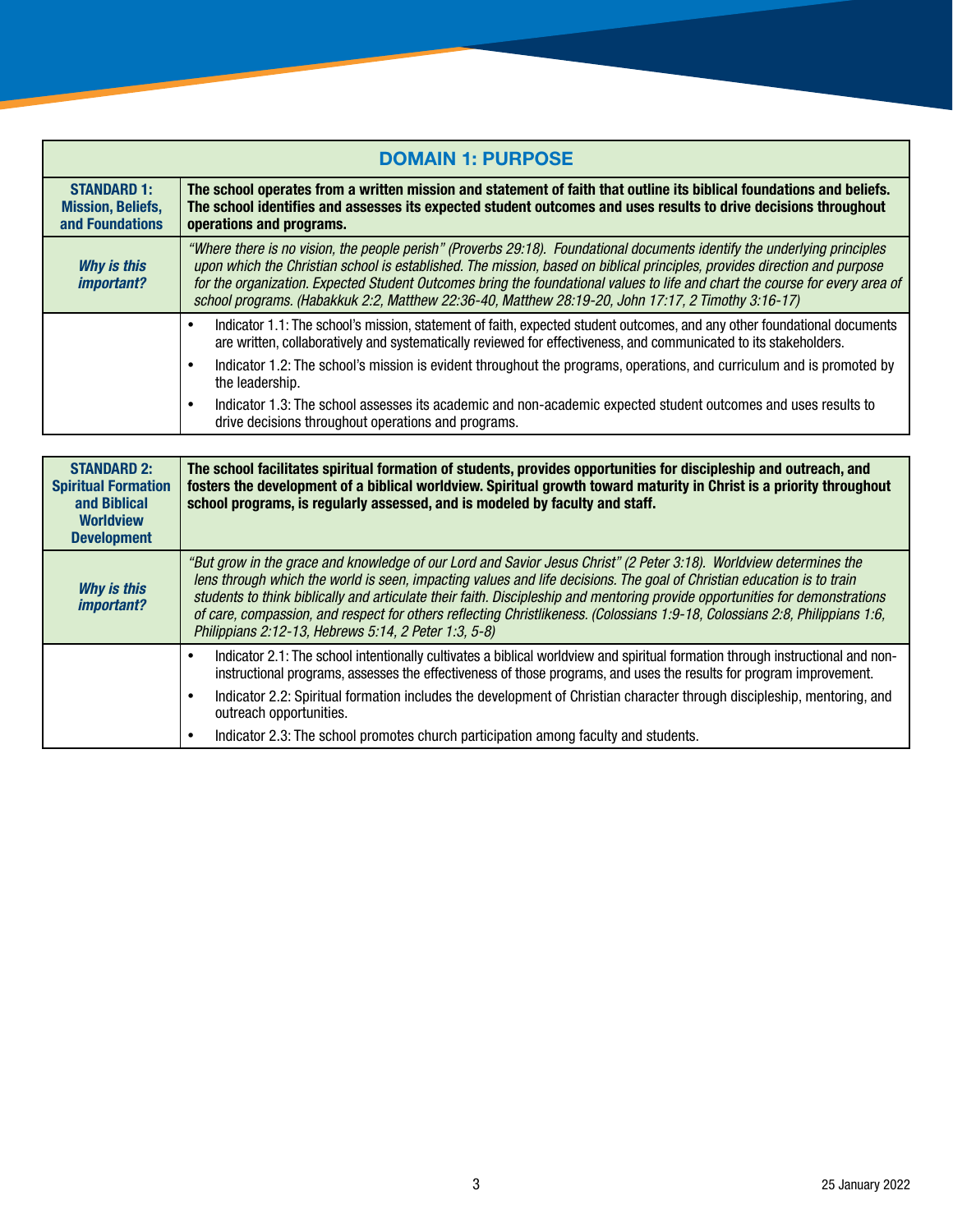| <b>STANDARD 3:</b><br><b>Governance and</b><br><b>School Leadership</b> | The school has a Christ-centered governing body that functions within clearly defined roles and responsibilities,<br>establishes governance policies, participates in strategic planning, and advances organizational effectiveness.<br>The head of school works collaboratively with school leadership to implement policies and procedures, support<br>effective instructional practices, and drive school improvement.                                                                                         |
|-------------------------------------------------------------------------|-------------------------------------------------------------------------------------------------------------------------------------------------------------------------------------------------------------------------------------------------------------------------------------------------------------------------------------------------------------------------------------------------------------------------------------------------------------------------------------------------------------------|
| <b>Why is this</b><br>important?                                        | "Care for the flock that God has entrusted to you. Watch over it willingly, not grudgingly  because you are eager to serve<br>God" (1 Peter 5:2). Effective leadership builds trusting relationships and understands that human capital makes the biggest<br>impact on a successful school. Leading from the heart attracts, develops, and inspires everyone in the school community to<br>achieve their best. (Exodus 18:21, Luke 22:25-28, Romans 13:1, 1 Corinthians 15:58, Colossians 1:4-5, Colossians 3:17) |
|                                                                         | Indicator 3.1: The school has established a Christ-centered governing body that reflects a clear commitment to the<br>$\bullet$<br>mission and biblical foundation of the school. The governing body engages in systematic orientation for new members,<br>self-evaluation, and professional development concerning governance best practices.                                                                                                                                                                    |
|                                                                         | Indicator 3.2: The governing body develops, implements, and systematically reviews its written policies and<br>$\bullet$<br>procedures contained in their policy manual. They make informed and responsible decisions to advance organizational<br>effectiveness, participate in strategic planning, ensure the financial stability of the school, and review the<br>accomplishment of student outcomes.                                                                                                          |
|                                                                         | Indicator 3.3: Governing body policies establish a clear delineation of roles and responsibilities between itself and<br>$\bullet$<br>the head of school. Practices demonstrate that relationships and scope of authority are well defined and function<br>appropriately. The head of school is the organizational link between the governing body and the school. (See addendum<br>for church sponsored and proprietary schools – forthcoming.)                                                                  |
|                                                                         | Indicator 3.4: The governing body conducts a clearly defined and written evaluation of the head of school that<br>is administered annually with his/her participation. The evaluation is designed to improve leadership capacity,<br>professional practice, and organizational effectiveness.                                                                                                                                                                                                                     |
|                                                                         | Indicator 3.5: The head of school oversees day-to-day operations of the school and works collaboratively with school<br>leadership to develop, implement, and communicate policies and procedures; support effective instructional practices;<br>and drive school improvement.                                                                                                                                                                                                                                    |
|                                                                         | Indicator 3.6: School leadership establishes and clearly communicates admissions criteria and program expectations to<br>٠<br>ensure alignment with the school's mission and goals.                                                                                                                                                                                                                                                                                                                               |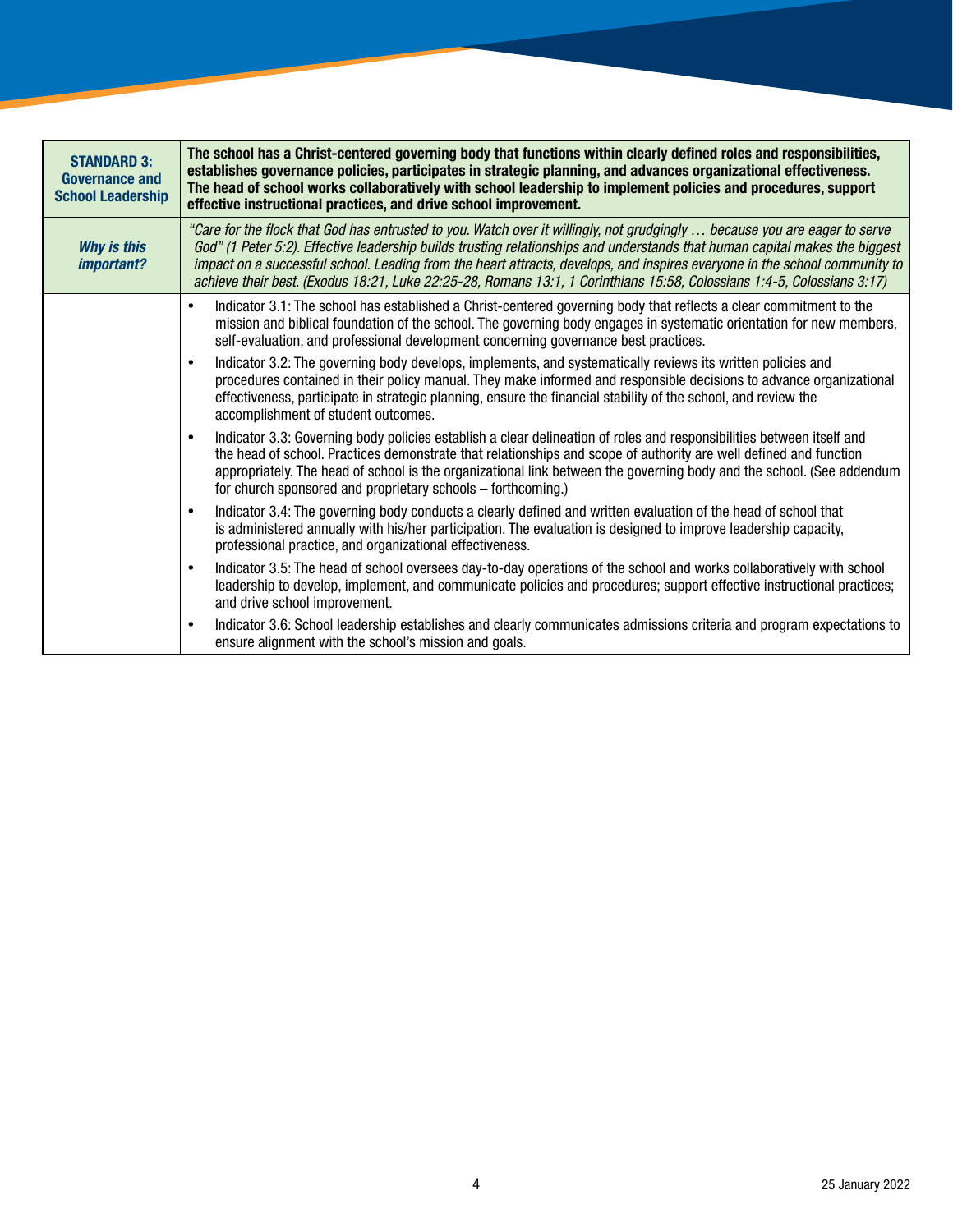| <b>DOMAIN 2: RELATIONSHIPS</b>                                                           |                                                                                                                                                                                                                                                                                                                                                                                                                                                                                          |
|------------------------------------------------------------------------------------------|------------------------------------------------------------------------------------------------------------------------------------------------------------------------------------------------------------------------------------------------------------------------------------------------------------------------------------------------------------------------------------------------------------------------------------------------------------------------------------------|
| <b>STANDARD 4:</b><br><b>Caring Environment</b><br>and Positive School<br><b>Culture</b> | The school develops a Christlike culture in which staff and students demonstrate respect, sensitivity, and<br>responsiveness to individual needs and differences.                                                                                                                                                                                                                                                                                                                        |
| <b>Why is this</b><br><i>important?</i>                                                  | "Finally, all of you, be like-minded, be sympathetic, love one another, be compassionate and humble" (I Peter 3:8). Students<br>flourish in a positive school culture that provides a supportive, encouraging, and challenging environment. When working<br>and learning with people from diverse backgrounds and cultures, students become better equipped to engage their world<br>with a global perspective. (Micah 6:8, Matthew 7:12, Mark 12:33, Ephesians 4:2-4, Colossians 4:5-6) |
|                                                                                          | Indicator 4.1: The school fosters a Christlike culture characterized by a compassionate, caring, and respectful<br>environment that is sensitive to the diverse backgrounds and cultures, as well as varying needs, of each student and<br>family.                                                                                                                                                                                                                                       |
|                                                                                          | Indicator 4.2: The school provides a structure whereby students are known and supported by adult advocates who are<br>aware of their social, emotional, spiritual, and physical needs.                                                                                                                                                                                                                                                                                                   |
|                                                                                          | Indicator 4.3: The school has established written policy, based upon biblical principles, for resolving conflicts.                                                                                                                                                                                                                                                                                                                                                                       |

| <b>STANDARD 5:</b><br><b>Stakeholder</b><br><b>Engagement</b> | The school engages stakeholders in ways that develop community, promote accountability, and improve<br>institutional effectiveness.                                                                                                                                                                                                                                                                                                                       |
|---------------------------------------------------------------|-----------------------------------------------------------------------------------------------------------------------------------------------------------------------------------------------------------------------------------------------------------------------------------------------------------------------------------------------------------------------------------------------------------------------------------------------------------|
| <b>Why is this</b><br><i>important?</i>                       | "Live in harmony with one another" (Romans 12:16). Open communication with families in the school community allows for<br>mutual support, fosters clear expectations, and gives a deeper sense of belonging. When families and community members<br>are engaged, students participate in their education more fully and gain advocates that encourage their success. (Proverbs<br>18:2 and 13, 1 Corinthians 10:31, 1 Corinthians 12:12, Ephesians 4:1-3) |
|                                                               | Indicator 5.1: Regular and effective two-way communication between school personnel and stakeholders promotes a<br>culture of participation, transparency, and accountability.                                                                                                                                                                                                                                                                            |
|                                                               | Indicator 5.2: The school collects stakeholder data, including survey and demographic data, and conducts analyses to<br>improve instructional and operational practices.                                                                                                                                                                                                                                                                                  |
|                                                               | Indicator 5.3: Collaboration is valued and cultivated in the school culture. Faculty and staff members are invited to<br>participate through perspectives, ideas, and solutions to improve institutional effectiveness while promoting a sense of<br>community.                                                                                                                                                                                           |

| <b>STANDARD 6:</b><br><b>Community</b><br><b>Engagement</b> | The school provides opportunities to engage with local, national, and global communities in ways that make a<br>positive impact on students and build relationships outside of school.                                                                                                                                                                                                                                                                                                              |
|-------------------------------------------------------------|-----------------------------------------------------------------------------------------------------------------------------------------------------------------------------------------------------------------------------------------------------------------------------------------------------------------------------------------------------------------------------------------------------------------------------------------------------------------------------------------------------|
| <b>Why is this</b><br><i>important?</i>                     | Community engagement builds deeper, stronger, and more trusting relationships between the school and the community.<br>This increases the recognition and understanding of important issues that contribute to mutual support and growth. "Do<br>nothing out of selfish ambition or vain conceit. Rather, in humility value others above yourselves, not looking to your own<br>interests but each of you to the interests of the others" (Philippians 2:3-4). (Matthew 5:16, John 13:35, Acts 1:8) |
|                                                             | Indicator 6.1: The school networks and engages with the surrounding community and local ministries, as appropriate.<br>Indicator 6.2: The school connects with national or global communities to provide opportunities for students to serve.<br>Indicator 6.3: Engagement with outside communities positively impacts students and contributes to their holistic<br>development, including spiritual growth.                                                                                       |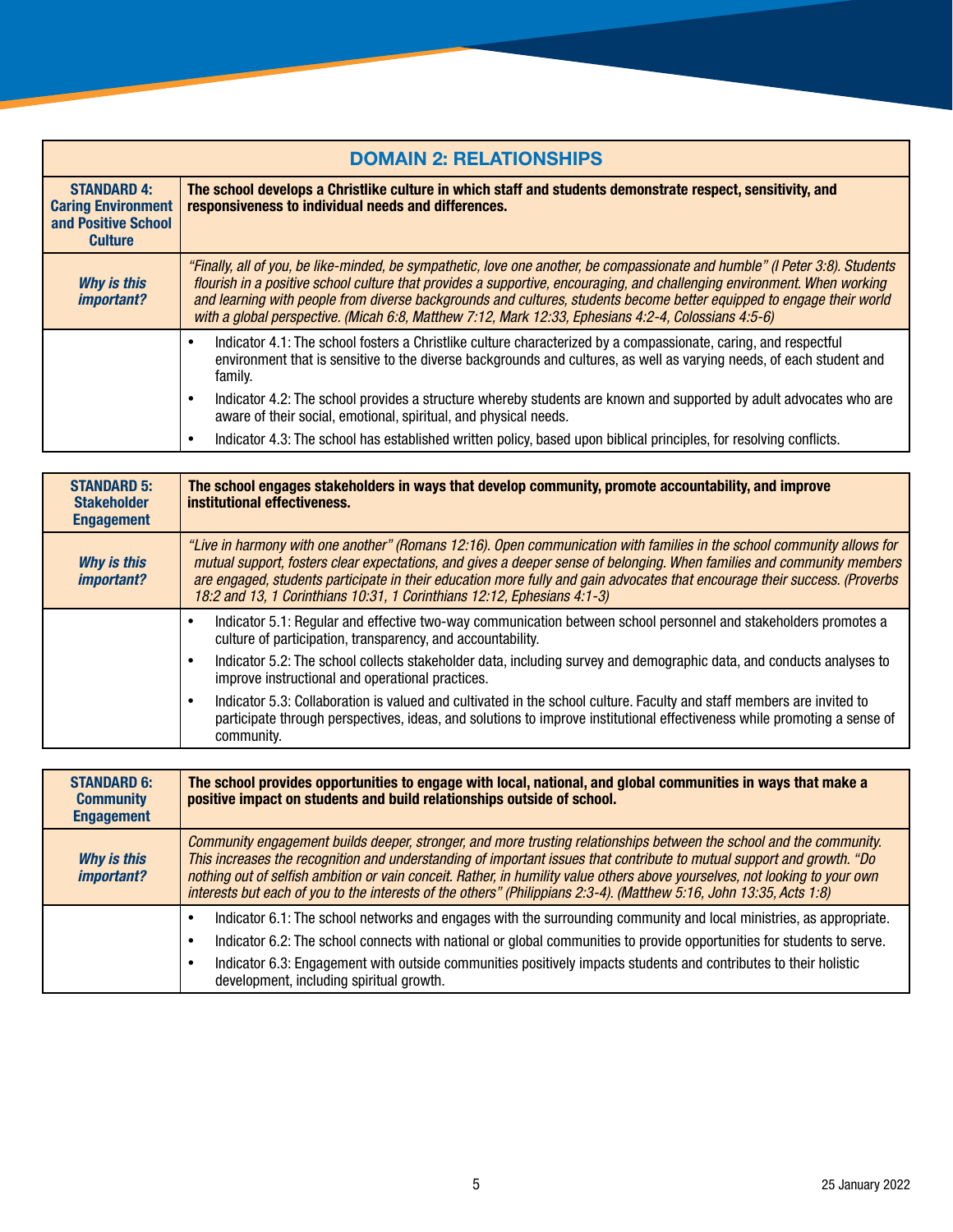| <b>DOMAIN 3: TEACHING and LEARNING</b>                       |                                                                                                                                                                                                                                                                                                                                                                                                                                                                                                                                                          |
|--------------------------------------------------------------|----------------------------------------------------------------------------------------------------------------------------------------------------------------------------------------------------------------------------------------------------------------------------------------------------------------------------------------------------------------------------------------------------------------------------------------------------------------------------------------------------------------------------------------------------------|
| <b>STANDARD 7:</b><br><b>Instructional</b><br><b>Program</b> | The school provides an instructional program that promotes a biblical worldview; supports the school's expected<br>student outcomes; and fosters high student engagement, critical thinking, and academic growth.                                                                                                                                                                                                                                                                                                                                        |
| <b>Why is this</b><br>important?                             | At the heart of an excellent academic institution is a highly effective instructional program that closely aligns with the<br>school's foundational documents. The teaching/learning process utilizes best practices, integrates biblically based<br>learning experiences, and challenges learners to merge knowledge with wisdom in reaching their God-given potential. "Be<br>transformed by the renewing of your mind" (Romans 12:2). (Daniel 1:19-20, Philippians 1:9-12, Philippians 2:5, Colossians<br>3:23-24, 2 Timothy 2:15, 2 Timothy 3:16-17) |
|                                                              | Indicator 7.1: The school provides a biblically based instructional program that integrates a biblical worldview<br>throughout each discipline.                                                                                                                                                                                                                                                                                                                                                                                                          |
|                                                              | Indicator 7.2: The school incorporates a variety of challenging, collaborative, motivational, learner-centered, and<br>authentic learning experiences to promote student engagement and independence.                                                                                                                                                                                                                                                                                                                                                    |
|                                                              | Indicator 7.3: A variety of teaching techniques and research-based instructional strategies are implemented, monitored<br>for effectiveness, and adjusted to meet individual interests and ability levels.                                                                                                                                                                                                                                                                                                                                               |
|                                                              | Indicator 7.4: The school implements current uses of technology to enhance teaching and learning and to prepare<br>students for future academic and career success.                                                                                                                                                                                                                                                                                                                                                                                      |
|                                                              | Indicator 7.5: The instructional program includes Bible as a required core subject.                                                                                                                                                                                                                                                                                                                                                                                                                                                                      |
|                                                              | Indicator 7.6: Instruction and programs provided by outside personnel meet safety and instructional guidelines<br>established by the school, including the incorporation of a biblical worldview. (See addendum - forthcoming.)                                                                                                                                                                                                                                                                                                                          |
|                                                              |                                                                                                                                                                                                                                                                                                                                                                                                                                                                                                                                                          |

| <b>STANDARD 8:</b><br><b>Curriculum</b><br><b>Planning</b> | The school develops, implements, and maintains curriculum documentation across grade levels and subject areas<br>that effectively supports quality instruction.                                                                                                                                                                                                                                                                                                                 |
|------------------------------------------------------------|---------------------------------------------------------------------------------------------------------------------------------------------------------------------------------------------------------------------------------------------------------------------------------------------------------------------------------------------------------------------------------------------------------------------------------------------------------------------------------|
| Why is this<br><i>important?</i>                           | "The plans of the diligent lead surely to abundance " (Proverbs 21:5a). The curriculum guide captures the essence of<br>information within the scope of a particular course or subject, containing essential questions and key concepts, to prepare<br>learners for success. It serves as a current and accessible roadmap of instruction to quide students along their spiritual<br>and educational journey. (1 Chronicles 28:19, Psalm 33:11, Proverbs 15:22, Proverbs 24:27) |
|                                                            | Indicator 8.1: Comprehensive curriculum documentation is utilized to provide clear instructional guidance across grade<br>levels and subject areas.                                                                                                                                                                                                                                                                                                                             |
|                                                            | Indicator 8.2: Curriculum documentation demonstrates the alignment of content standards, objectives, instructional<br>activities, and assessments.                                                                                                                                                                                                                                                                                                                              |
|                                                            | Indicator 8.3: Curriculum documentation is updated regularly through a collaborative review process.                                                                                                                                                                                                                                                                                                                                                                            |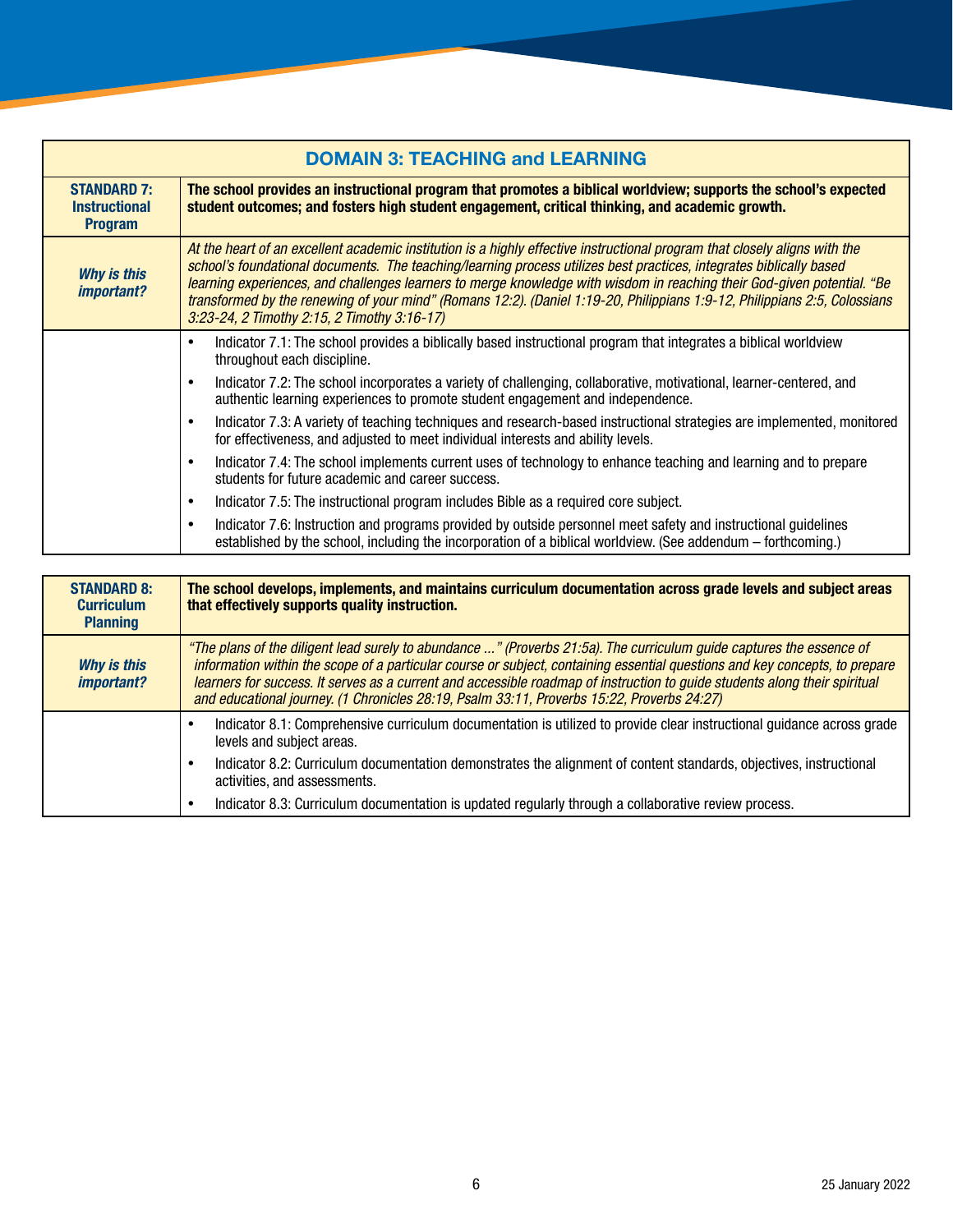| <b>STANDARD 9:</b><br><b>Assessment and</b><br><b>Use of Learning</b><br><b>Data</b> | The school conducts and analyzes varied and authentic assessments to monitor and evaluate student learning. The<br>school then utilizes results to inform decision making.                                                                                                                                                                                                                                                                                               |
|--------------------------------------------------------------------------------------|--------------------------------------------------------------------------------------------------------------------------------------------------------------------------------------------------------------------------------------------------------------------------------------------------------------------------------------------------------------------------------------------------------------------------------------------------------------------------|
| <b>Why is this</b><br><i>important?</i>                                              | As part of the teaching and learning process, teachers continually assess and make adjustments to ensure that each<br>student's educational needs are met. Analysis of data enables teachers to make quality decisions that impact daily<br>instructional practices, promoting student growth. "And this I pray, that your love may abound still more and more in real<br>knowledge and all discernment" (Philippians 1:9). (Psalm 92:12, Proverbs 11:14, 2 Peter 1:5-8) |
|                                                                                      | Indicator 9.1: The school systematically collects data from a range of assessments. The school provides feedback to<br>students and communicates assessment results to stakeholders as appropriate.<br>Indicator 9.2: The school collaboratively analyzes student assessment data including progress of individual students,<br>schoolwide trends, and disaggregation of data in meaningful ways. Teachers are trained to understand applicable<br>assessment data.      |
|                                                                                      | Indicator 9.3: Teachers effectively utilize assessment data for improving classroom instruction to achieve student<br>outcomes. Instructional leaders use assessment results to inform educational decisions and drive long-range planning.                                                                                                                                                                                                                              |

| <b>STANDARD 10:</b><br><b>Professional</b><br><b>Development and</b><br><b>Teacher Evaluation</b> | The school plans and implements a coordinated program of professional development and teacher evaluation that<br>results in improved professional practice and increased student achievement.                                                                                                                                                                                                                                                                                                                                                                                                             |
|---------------------------------------------------------------------------------------------------|-----------------------------------------------------------------------------------------------------------------------------------------------------------------------------------------------------------------------------------------------------------------------------------------------------------------------------------------------------------------------------------------------------------------------------------------------------------------------------------------------------------------------------------------------------------------------------------------------------------|
| <b>Why is this</b><br>important?                                                                  | Lifelong learning, a growth mindset, and a focus on improvement are hallmarks of a maturing teacher and a flourishing<br>school. Intentional continuous professional development stems from a healthy culture in which staff desire to better<br>fulfill their calling as educators and further the mission and vision of the school. Enhancing scriptural understanding and<br>professional practices equips staff to "carry out every good work" for the benefit of the entire school community. (Proverbs<br>15:22, Malachi 4:2, Colossians 1:28-29, Colossians 2:2-3, 2 Timothy 2:15, 2 Timothy 3:14) |
|                                                                                                   | Indicator 10.1: The school's professional development program encourages a growth mindset among faculty, focusing<br>on best practices and meeting student needs. The professional development program includes Bible, training in biblical<br>integration, and Christian philosophy of education.                                                                                                                                                                                                                                                                                                        |
|                                                                                                   | Indicator 10.2: A systematic and collaborative process for evaluation of school leadership and instructional staff<br>includes clearly communicated criteria, expectations for biblical integration, written goals, and growth plans appropriate<br>for each position.                                                                                                                                                                                                                                                                                                                                    |
|                                                                                                   | Indicator 10.3: Professional development and teacher evaluation processes result in effective instructional practices<br>that promote increased student achievement.                                                                                                                                                                                                                                                                                                                                                                                                                                      |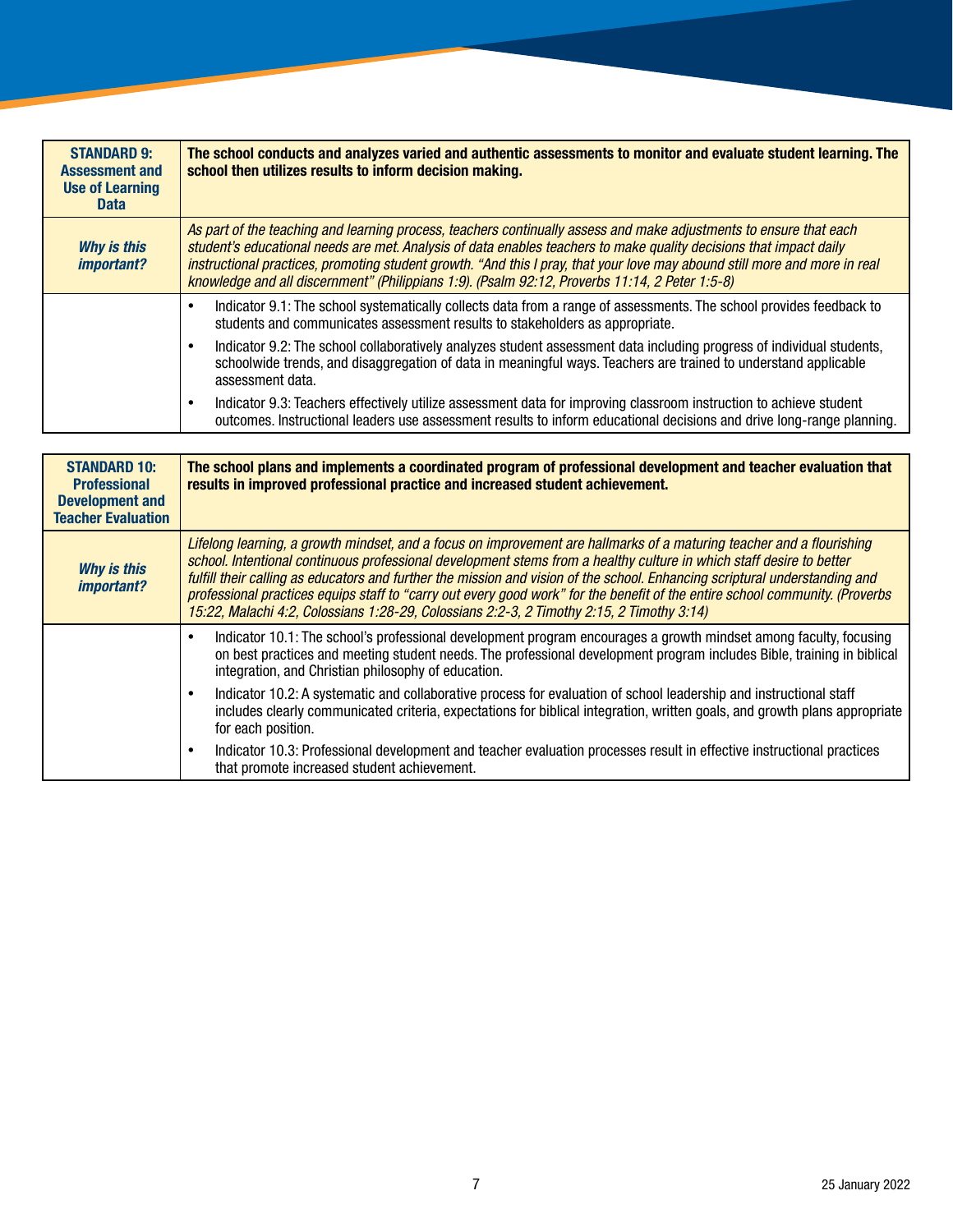| <b>DOMAIN 4*: EXPERTISE</b>                                          |                                                                                                                                                                                                                                                                                                                                                                                                                                                                                                                                                                                                                                                                                                                                                                       |
|----------------------------------------------------------------------|-----------------------------------------------------------------------------------------------------------------------------------------------------------------------------------------------------------------------------------------------------------------------------------------------------------------------------------------------------------------------------------------------------------------------------------------------------------------------------------------------------------------------------------------------------------------------------------------------------------------------------------------------------------------------------------------------------------------------------------------------------------------------|
| <b>STANDARD 11:</b><br><b>Legal and Ethical</b><br><b>Compliance</b> | The school complies with applicable laws and regulations, while not compromising the biblical foundations of the<br>school, and implements written policies to promote institutional effectiveness.                                                                                                                                                                                                                                                                                                                                                                                                                                                                                                                                                                   |
| Why is this<br>important?                                            | "Let everyone be subject to the governing authorities, for there is no authority except that which God has established"<br>(Romans 13:1). Abiding by legal requirements is important for upholding biblical values, maintaining a witness for Christ,<br>and protecting students and staff. Transparency and accountability build trust with legal authorities, employees, parents,<br>students, and the community at large. (Proverbs 19:20, Titus 3:1-2)                                                                                                                                                                                                                                                                                                            |
|                                                                      | Every accreditation protocol must verify required elements for schools. Some of these items are included because they<br>significantly impact the health and safety of students, and others are included because they affect the organizational<br>effectiveness of the school. Many are required by state law or other authorities. Examples of items that must be addressed<br>are fire drills, background checks, and grievance policies (see the Standard 11 Checklist for a complete list). These items<br>will be assembled by a school and shared with the visiting team chair either in person, or in a virtual format, during a pre-<br>visit, allowing more time to be spent on conversations that promote school improvement during the actual team visit. |

| <b>STANDARD 12:</b><br><b>Staff Qualifications</b><br>and Human<br><b>Resources</b> | The school maintains human resource policies and implements practices that ensure the employment,<br>management, and evaluation of qualified and competent Christian personnel to enhance organizational<br>effectiveness.                                                                                                                                                                                                                            |
|-------------------------------------------------------------------------------------|-------------------------------------------------------------------------------------------------------------------------------------------------------------------------------------------------------------------------------------------------------------------------------------------------------------------------------------------------------------------------------------------------------------------------------------------------------|
| Why is this<br><i>important?</i>                                                    | "The student is not above the teacher, but everyone who is fully trained will be like their teacher" (Luke 6:40, NIV). A truly<br>excellent faculty combines competence in their teaching with a heart to serve. Christian schools that create and nurture<br>a healthy professional culture based on biblical principles will encourage longevity and passion for educating the next<br>generation. (2 Corinthians 3:4-5, 1 Timothy 4:12, James 3:1) |
|                                                                                     | Indicator 12.1: The school requires all employees to provide evidence of a clear testimony of faith in Christ and<br>agreement with the school's statement of faith and code of ethics.                                                                                                                                                                                                                                                               |
|                                                                                     | Indicator 12.2: The school ensures that all personnel are qualified for their positions or roles within the school. Faculty<br>and administrators meet current ACSI requirements for certification/licensing or an approved alternative.                                                                                                                                                                                                              |
|                                                                                     | Indicator 12.3: The school provides a written annual evaluation of non-instructional staff, with appropriate training and<br>follow-up to enhance professional growth.                                                                                                                                                                                                                                                                                |
|                                                                                     | Indicator 12.4: The school maintains written human resource policies that reflect current law, implements ethical<br>employment practices, delivers applicable training, and provides appropriate supervision of all staff.                                                                                                                                                                                                                           |
|                                                                                     | Indicator 12.5: School leadership ensures staff members know and understand the ethical considerations of their<br>respective positions, including appropriate student/teacher relationships, confidentiality with student information, and<br>use of copyrighted material.                                                                                                                                                                           |

| <b>STANDARD 13:</b><br><b>Student Support</b><br><b>Services</b> | The school provides advising and support services that assist students in preparing for future success while<br>considering the unique needs of each student.                                                                                                                                                                                                                                                                                                                                            |
|------------------------------------------------------------------|----------------------------------------------------------------------------------------------------------------------------------------------------------------------------------------------------------------------------------------------------------------------------------------------------------------------------------------------------------------------------------------------------------------------------------------------------------------------------------------------------------|
| Why is this<br>important?                                        | Since each student is created by God with unique abilities and needs (Psalm 139:14), guidance and support services<br>empower students to discover their unique learning styles and provide them with a pathway for success. These services<br>encourage students through key stages of their development and prepare them for future success as they grow "in wisdom<br>and stature, and in favor with God and man" (Luke 2:52). (Jeremiah 29:11, Jeremiah 33:3, Ephesians 2:10, 2 Timothy 3:16-<br>17) |
|                                                                  | Indicator 13.1: The school prepares students for a successful transition between grade levels and division levels.                                                                                                                                                                                                                                                                                                                                                                                       |
|                                                                  | Indicator 13.2: The school provides opportunities for exploration of careers and academic counseling to prepare<br>students for future success.                                                                                                                                                                                                                                                                                                                                                          |
|                                                                  | Indicator 13.3: The school has processes in place to identify and meet individual student learning needs.                                                                                                                                                                                                                                                                                                                                                                                                |
|                                                                  | Indicator 13.4: The school identifies and addresses the individual social, emotional, spiritual, and physical needs of students.                                                                                                                                                                                                                                                                                                                                                                         |

\* Expertise and Resources are part of the same Domain in the *Flourishing School Culture Model*. They were divided into separate Domains for the *ACSI Inspire* accreditation protocol to provide clarity for this particular function, but Flourishing School or Professional Development resources provided by ACSI for Expertise and Resources will be part of the same Domain.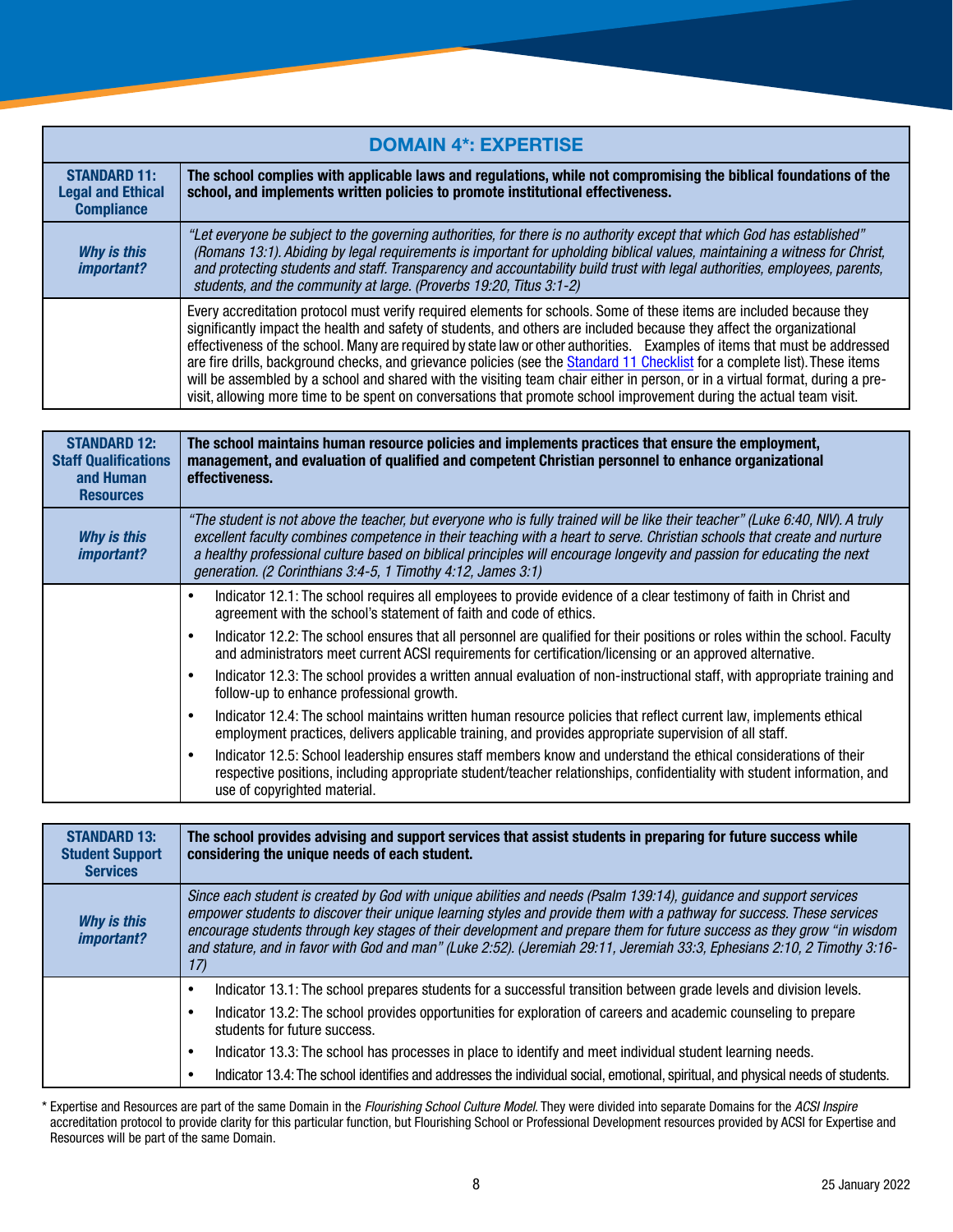| <b>DOMAIN 5*: RESOURCES</b>                       |                                                                                                                                                                                                                                                                                                                                                                                                            |
|---------------------------------------------------|------------------------------------------------------------------------------------------------------------------------------------------------------------------------------------------------------------------------------------------------------------------------------------------------------------------------------------------------------------------------------------------------------------|
| <b>STANDARD 14:</b><br><b>Financial Oversight</b> | The school operates with integrity through sound financial practices that promote institutional effectiveness and<br>financial stability.                                                                                                                                                                                                                                                                  |
| <b>Why is this</b><br>important?                  | "An overseer, as God's steward, must be above reproach and be found trustworthy" (Titus 1:7). Good stewardship of<br>resources enables a school to govern and operate effectively while educating students with excellence. Financial<br>transparency and integrity build trust and accountability between leadership and the school community. (Proverbs 10:9,<br>Titus 3:8, Hebrews 13:18, 1 Peter 4:10) |
|                                                   | Indicator 14.1: Financial policies and procedures are established and implemented to guide all financial operations<br>and business practices with integrity and in accordance with biblical principles. Financial and business oversight is<br>entrusted to those who possess the appropriate qualifications or experience.                                                                               |
|                                                   | Indicator 14.2: The school equitably budgets for personnel, facilities, and resources. The budget is carefully constructed<br>with appropriate input and prioritizes the funding of student outcomes.                                                                                                                                                                                                      |
|                                                   | Indicator 14.3: The school's finances are reviewed* by an external CPA who has no vested interest in the school.<br>The findings and recommendations are used to improve systems and operations, as appropriate. (*See addendum –<br>forthcoming)                                                                                                                                                          |

| <b>STANDARD 15:</b><br><b>Resource Planning</b> | The school engages in long-range planning to maintain viability, provide sufficient resources, and ensure<br>appropriate staffing to fulfill the school's mission.                                                                                                                                                                                                                                                                 |
|-------------------------------------------------|------------------------------------------------------------------------------------------------------------------------------------------------------------------------------------------------------------------------------------------------------------------------------------------------------------------------------------------------------------------------------------------------------------------------------------|
| Why is this<br><i>important?</i>                | Schools that prioritize planning will be better positioned for vitality and long-term health as they provide an optimal<br>environment for the growth and development of well-rounded students. High quality planning demonstrates visionary<br>leadership and faithful stewardship of God's provisions. "The heart of man plans his way, but the Lord establishes his steps."<br>(Proverbs 16:9) (Proverbs 3:5-6, Proverbs 6:6-8) |
|                                                 | Indicator 15.1: The governing body and school leadership engage in long-range planning, using enrollment trends and<br>financial models, to promote school vitality and longevity. The school's marketing materials accurately represent the<br>school.                                                                                                                                                                            |
|                                                 | Indicator 15.2: The governing body and school leadership provide fair and equitable compensation for staff members.<br>Compensation levels promote employee well-being and aid in retention and recruitment of qualified staff.                                                                                                                                                                                                    |

| <b>STANDARD 16:</b><br><b>Facilities and</b><br><b>Transportation</b> | The school provides facilities that are safe, secure, well-maintained, and adequate to fulfill the school's mission.<br>Facilities and transportation, as provided, operate according to applicable legal and safety requirements.                                                                                                                                                                                                                   |
|-----------------------------------------------------------------------|------------------------------------------------------------------------------------------------------------------------------------------------------------------------------------------------------------------------------------------------------------------------------------------------------------------------------------------------------------------------------------------------------------------------------------------------------|
| Why is this<br><i>important?</i>                                      | "Whoever dwells in the shelter of the Most High will rest in the shadow of the Almighty" (Psalm 91:1). Well-designed and<br>well-maintained school facilities provide a welcoming environment conducive to active learning, positive behavior, and<br>student engagement. Safe and secure transportation also contributes to an enriching educational experience. (Proverbs<br>21:20, Proverbs 24:27, Matthew 25:21, 1 Corinthians 14:40, Titus 3:1) |
|                                                                       | Indicator 16.1: The school provides a safe, secure, and well-maintained environment that is organized and<br>developmentally appropriate for the students it serves.                                                                                                                                                                                                                                                                                 |
|                                                                       | Indicator 16.2: The school executes written safety policies and procedures regarding facilities and transportation that<br>are routinely monitored, maintained, and documented.                                                                                                                                                                                                                                                                      |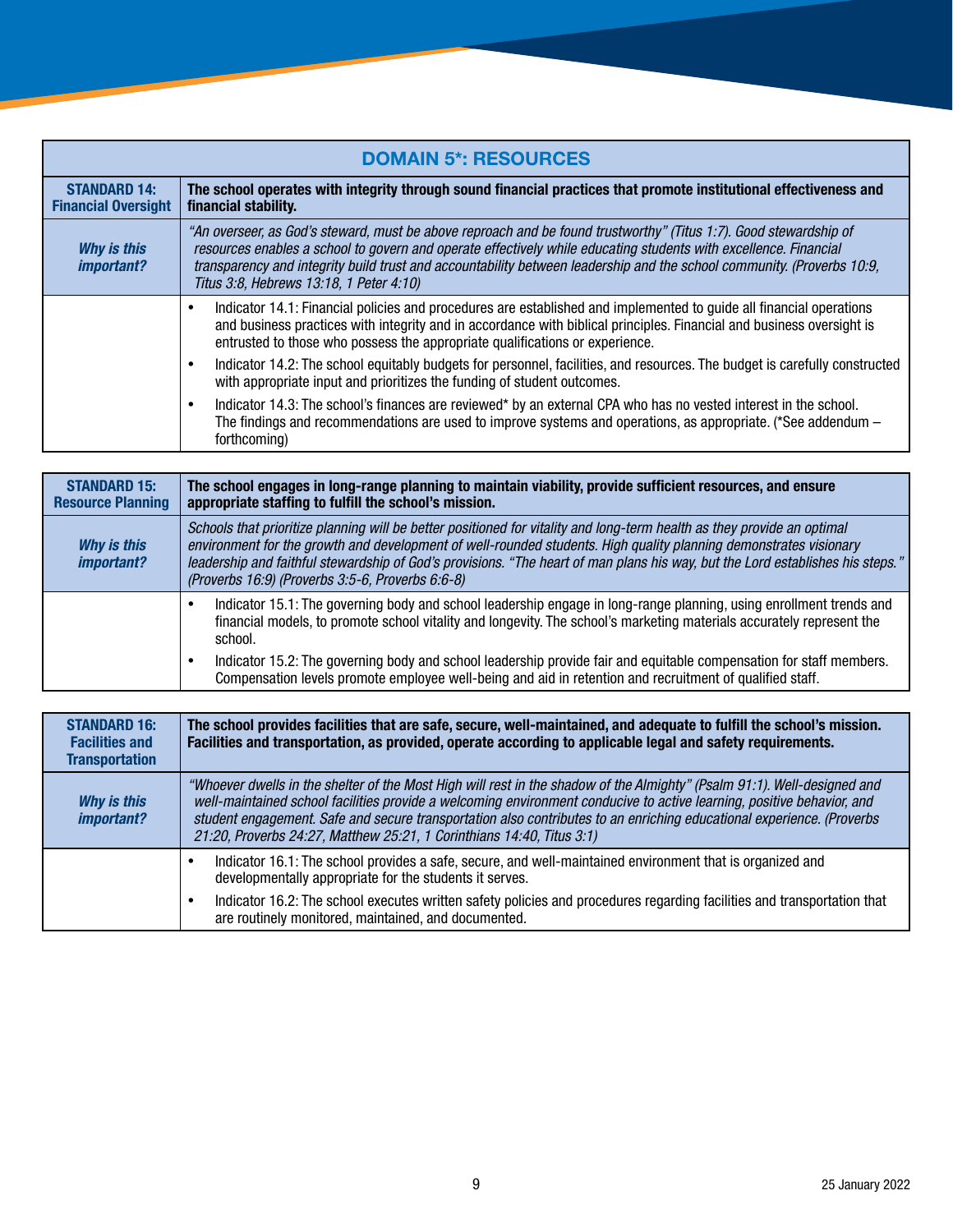| <b>STANDARD 17:</b><br><b>Instructional</b><br><b>Resources</b> | The school curates and provides instructionally appropriate resources to support and enhance the educational<br>program.                                                                                                                                                                                                                                                                                                                                                                                                                                                |
|-----------------------------------------------------------------|-------------------------------------------------------------------------------------------------------------------------------------------------------------------------------------------------------------------------------------------------------------------------------------------------------------------------------------------------------------------------------------------------------------------------------------------------------------------------------------------------------------------------------------------------------------------------|
| Why is this<br>important?                                       | "How much better to get wisdom than gold, to get insight rather than silver!" (Proverbs 16:16). Students' hearts, minds,<br>and imaginations are engaged when instructional resources are challenging, rigorous, multi-sensory, and bring diverse<br>perspectives into the conversation. Materials that bring content to life assist teachers in providing a more complete<br>learning experience. Well-chosen resources can help students connect concepts to reality and further develop their<br>worldview. (Psalm 119:1-2 and 130, Proverbs 4:13, Philippians 4:19) |
|                                                                 | Indicator 17.1: The school identifies and provides appropriate physical and digital instructional resources, including<br>those with biblical and global perspectives, that represent the diversity of the school and its surrounding community<br>and prepare students for success at the next educational level.                                                                                                                                                                                                                                                      |
|                                                                 | Indicator 17.2: Staff and students are trained to responsibly utilize instructional resources that support teaching and<br>learning.                                                                                                                                                                                                                                                                                                                                                                                                                                    |

\* Expertise and Resources are part of the same Domain in the *Flourishing School Culture Model*. They were divided into separate Domains for the *ACSI Inspire* accreditation protocol to provide clarity for this particular function, but Flourishing School or Professional Development resources provided by ACSI for Expertise and Resources will be part of the same Domain.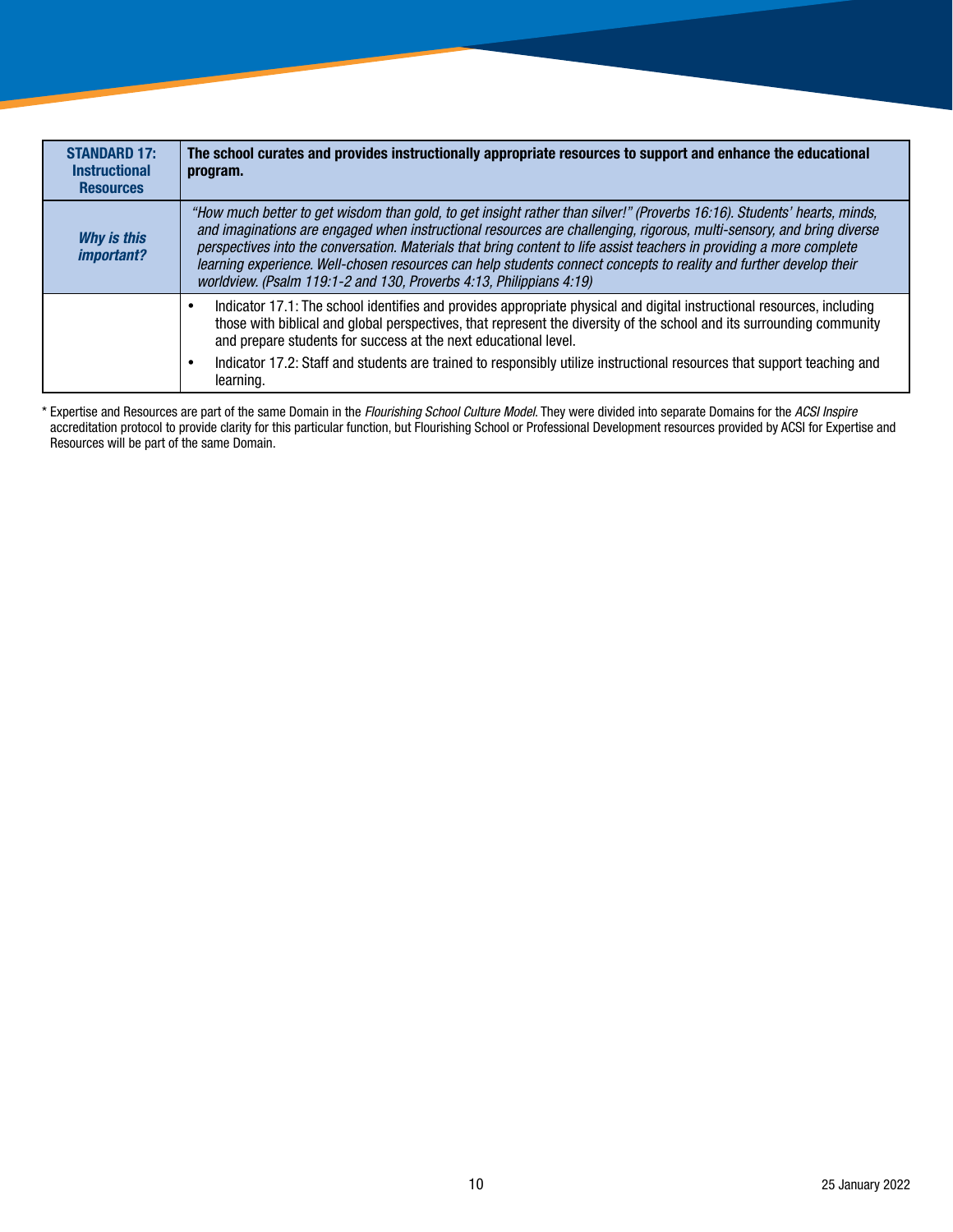| <b>DOMAIN 6: WELL-BEING</b>                     |                                                                                                                                                                                                                                                                                                                                                                                                              |
|-------------------------------------------------|--------------------------------------------------------------------------------------------------------------------------------------------------------------------------------------------------------------------------------------------------------------------------------------------------------------------------------------------------------------------------------------------------------------|
| <b>STANDARD 18:</b><br><b>Health and Safety</b> | The school operates from written policies and procedures that ensure the health and safety of staff, students, and<br>campus visitors.                                                                                                                                                                                                                                                                       |
| <b>Why is this</b><br><i>important?</i>         | Schools that are attentive to health and safety demonstrate their love for students and staff in a tangible way. Vigilant<br>commitment to the ongoing awareness and management of risk shows competence and integrity to the school's<br>stakeholders. "You are my place of safety and protection. You are my God and I will trust in you" (Psalm 91:2). (Leviticus<br>25:18, Psalm 91:1-4, Proverbs 11:14) |
|                                                 | Indicator 18.1: A comprehensive written security and crisis management plan has been developed, implemented,<br>regularly reviewed, and supported by appropriate training for all staff, students, and volunteers. The plan includes a<br>strategy for communication with legal authorities and stakeholders in the event of a crisis.                                                                       |
|                                                 | Indicator 18.2: Policies and procedures that promote social and emotional health and safety both prevent and address<br>٠<br>situations including harassment, intimidation, and bullying, with clearly defined conduct expectations for students, staff,<br>parents, and volunteers.                                                                                                                         |
|                                                 | Indicator 18.3: The school has developed child safety policies and procedures that address child abuse, sexual abuse,<br>٠<br>and neglect, as well as legal reporting responsibilities for staff and volunteers. Training and conduct expectations for<br>students, staff, and volunteers are clearly established.                                                                                           |

| <b>STANDARD 19:</b><br><b>Staff Wellness</b> | The school provides all personnel with a Christ-centered work environment, appropriate support, and<br>encouragement to pursue a healthy lifestyle.                                                                                                                                                                                                                                                                                                                           |
|----------------------------------------------|-------------------------------------------------------------------------------------------------------------------------------------------------------------------------------------------------------------------------------------------------------------------------------------------------------------------------------------------------------------------------------------------------------------------------------------------------------------------------------|
| <b>Why is this</b><br>important?             | A healthy, Christ-centered work environment allows employees to thrive socially, emotionally, and professionally and fosters<br>creativity, collaboration, and a sense of well-being. As a result, students grow and flourish in an atmosphere where teachers<br>display the Fruit of the Spirit and Christ-like attitudes. "That all may go well with you and that you may be in good health, as<br>it goes well with your soul" (3 John 1:2). (Proverbs 4:20-22, Mark 6:31) |
|                                              | Indicator 19.1: The school provides a Christ-centered working environment characterized by elements such as positive<br>relationships, mutual encouragement, prayer support, and Christian community. The school provides new teachers with<br>adequate support.                                                                                                                                                                                                              |
|                                              | Indicator 19.2: The professional preparation and number of instructional and support staff are sufficient for the scope of<br>the school.                                                                                                                                                                                                                                                                                                                                     |
|                                              | Indicator 19.3: Policies and practices related to employee well-being set healthy and realistic expectations with a focus<br>on work-life balance.                                                                                                                                                                                                                                                                                                                            |

| <b>STANDARD 20:</b><br><b>Student Wellness</b> | The school provides a distinctively Christian environment in which students are well cared for, feel supported and<br>secure, and are encouraged to pursue godly and healthy living.                                                                                                                                                                                                                                                                                                             |
|------------------------------------------------|--------------------------------------------------------------------------------------------------------------------------------------------------------------------------------------------------------------------------------------------------------------------------------------------------------------------------------------------------------------------------------------------------------------------------------------------------------------------------------------------------|
| Why is this<br><i>important?</i>               | Students who feel safe and cared for at school are more likely to flourish educationally, think creatively, and connect socially<br>and emotionally with peers and adults. When students feel safe, they are able to embrace wisdom in their heart and find<br>pleasure in knowledge (Proverbs 2:7-10). "He is at my right hand, I shall not be shaken. Therefore my heart is glad, and my<br>whole being rejoices" (Psalm 16:8b-9a). (Job 16:11; 1 Thessalonians 2:7-8, 11-12; 1 Timothy 6:3-7) |
|                                                | Indicator 20.1: From a biblical perspective, the school cultivates an emotionally healthy environment in which students<br>experience support in their social/emotional development.                                                                                                                                                                                                                                                                                                             |
|                                                | Indicator 20.2: The school provides instruction and programs that emphasize and encourage godly and healthy living<br>habits.                                                                                                                                                                                                                                                                                                                                                                    |
|                                                | Indicator 20.3: The school provides student activities that are consistent with the mission of the school, varied in focus,<br>and reflective of the needs and interests of students.                                                                                                                                                                                                                                                                                                            |

#### *… so that you may approve the things that are excellent, in order to be sincere and blameless until the day of Christ. —*Philippians 1:10